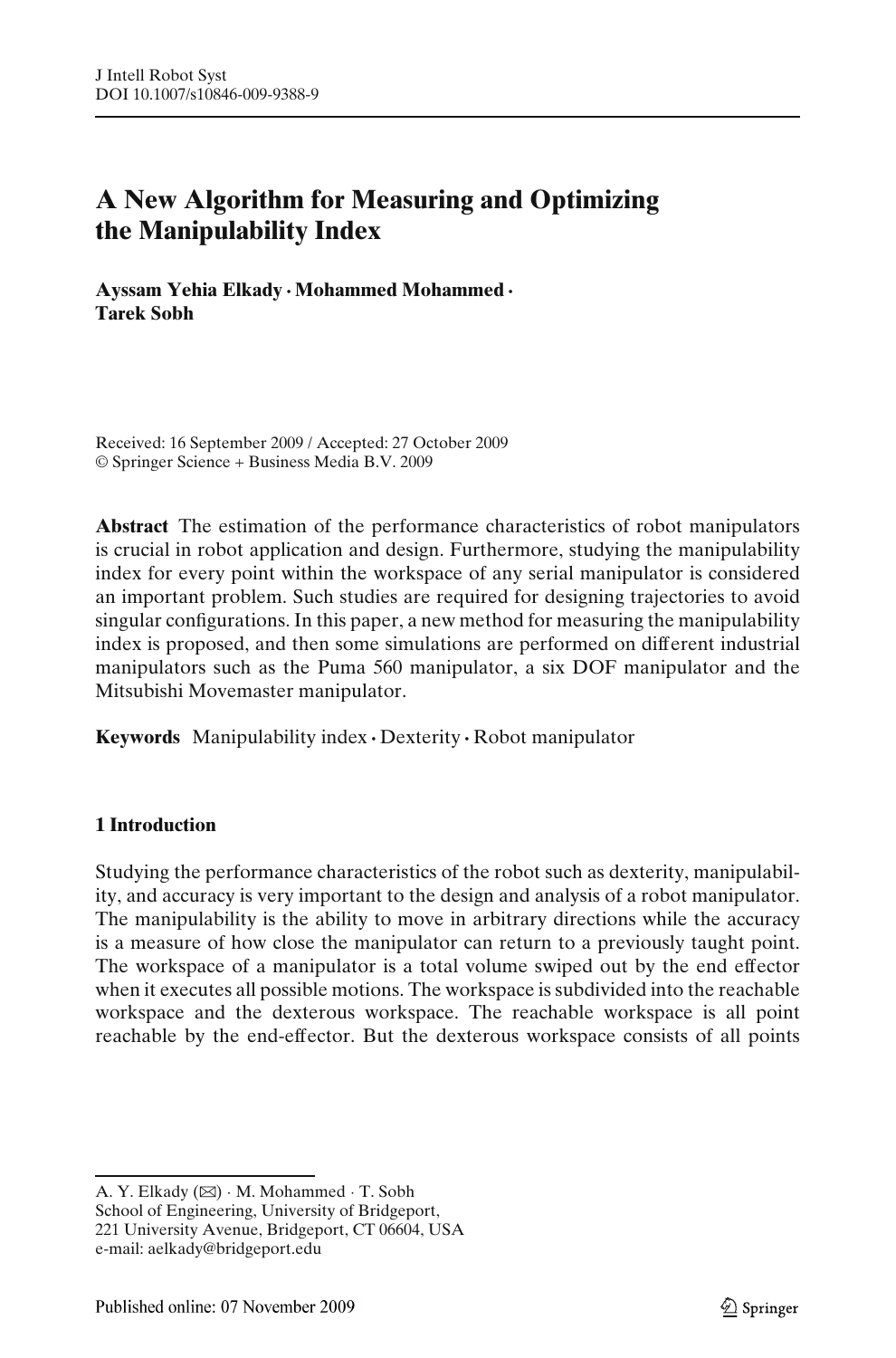that the end-effector can reach with an arbitrary orientation of the end-effector. Therefore, the dexterous workspace is a subset of the reachable workspace. The dexterity index is a measure of a manipulator to achieve different orientations for each point within the workspace.

In this paper, we present a new method for measuring the manipulability index, and some simulations are implemented on different manipulators such as the Puma 560 manipulator, a six DOF manipulator and the Mitsubishi Movemaster manipulator. In addition, we describe how the manipulability measure is crucial in performing intelligent behavior tasks. The manipulability index is considered as a quantitative and performance measure of the ability for realizing some tasks. This measure should be taken into consideration in the design phase of a serial robot and also in the design of control algorithms. Furthermore, we use the proposed method for measuring the manipulability index in serial manipulators to generalize the standard definition of the manipulability index in the case of mobile manipulators.

#### **2 Prior Work**

Charles Klein and Bruce Blaho [\[1](#page-11-0)] proposed some measures for the dexterity of manipulators, then they compared several measures for the problems of finding an optimal configuration for a given end-effector position, finding an optimal workpoint, and designing the optimal link lengths of an arm. They considered four measures for dexterity: determinant, condition number, minimum singular value of the Jacobian and joint range availability. Salisbury and Craig [\[2\]](#page-11-0) illustrated hand designs with particular mobility properties. In addition, they gave a definition of accuracy points within manipulator workspace. They used another performance index which is the condition number of the Jacobian. Yoshikawa [\[3\]](#page-11-0) gave one of the first mathematical measures for the manipulability of any serial robot by discussing the manipulating ability of robotic mechanisms in positioning and orienting endeffectors. He introduced the term manipulability, which involves the Jacobian and its transpose; then the evaluation of the determinant of the Jacobian can be used to determine the manipulability measure. Gosselin [\[4\]](#page-11-0) presented two dexterity indices for planar manipulations, the first one is based on a redundant formulation of the velocity equations and the second one is based on the minimum number of parameters. Then the corresponding indices were derived for spatial manipulators. These indices are based on the condition number of the Jacobian matrix of the manipulators. He considered the dexterity index, manipulability, condition number and minimum singular value, then he applied these indexes to a SCARA type robot. Kees van den Doel and Dinesh K. Pai [\[5\]](#page-11-0) introduced a performance measure of robot manipulators in a unified framework based on differential geometry. The measures are applied to the analysis of two- and three-link planar arm. In [\[6\]](#page-11-0), the authors demonstrated that manipulability of a mechanism is independent of task space coordinates. Furthermore, they provided a proof of the independency of the manipulability index on the first DOF. In [\[7](#page-11-0)], the author examined two geometric tools for measuring the dexterousness of robot manipulators, manipulability ellipsoids and manipulability polytopes. He illustrated that the manipulability ellipsoid does not transform the exact joint velocity constraints into task space and so may fail to give exact dexterousness measure and optimal direction of motion in task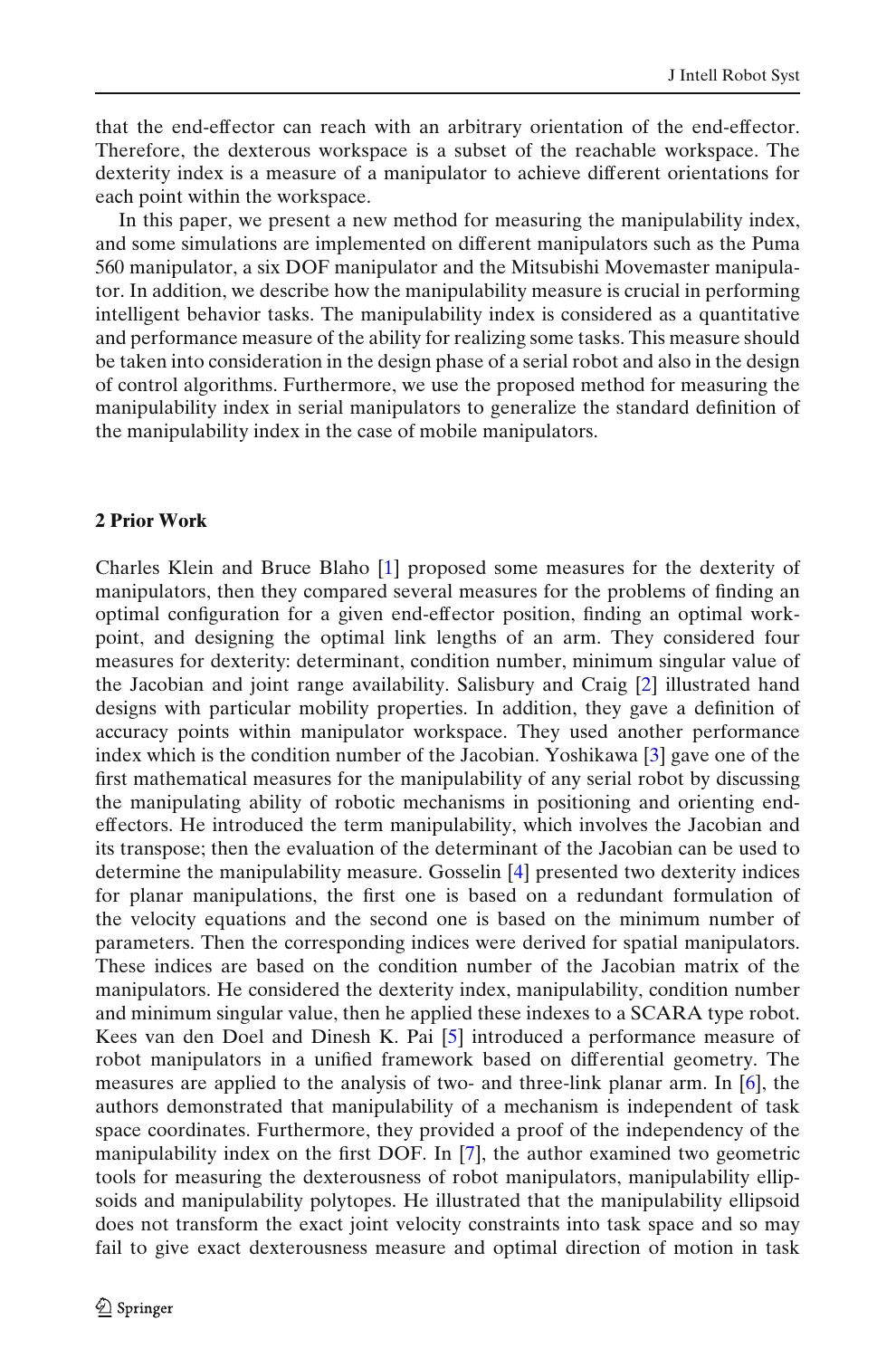<span id="page-2-0"></span>space. Furthermore, he proposed a practical polytope method which can be applied to general 6-dimensional task space.

In [\[8\]](#page-11-0), Sobh and Toundykov presented a prototyping software tool which runs under the mathematica environment, automatically computes possible optimal parameters of robot arms by applying numerical optimization techniques to the manipulability function, combined with distances to the targets and restrictions on the dimensions of the robot.

Nearly all of the above techniques start by getting the forward kinematics then the Jacobian equation which relates the velocity of the end-effector and the joint velocities.

#### **3 Manipulability Measure**

#### 3.1 Jacobian Matrix

The Jacobian matrix provides a transformation from the velocity of the end-effector in cartesian space to the actuated joint velocities as shown in Eq. 1

$$
\dot{x} = J\dot{q} \tag{1}
$$

Where  $\dot{q}$  is an m-dimensional vector that represents a set of actuated joint rates,  $\dot{x}$ is an n-dimensional output velocity vector of the end-effector, and J is the  $m \times n$ Jacobian matrix. It is possible that  $m \neq n$ . As an example, a redundant manipulator can have more than six actuated joints, while the end-effector will at most have six degrees of freedom, so that  $m > n$ .

In the singular position, the Jacobian matrix J looses rank. This means that the end-effector looses one or more degrees of twist freedom (i.e., instantaneously, the end-effector cannot move in these directions). The mathematical discussion of singularities relies on the rank of the Jacobian matrix J, which, for a serial manipulator with n joints, is a  $6 \times n$  matrix. For a square Jacobian, det(J) = 0 is a necessary and sufficient condition for a singularity to appear.

#### 3.2 Singular Value Decomposition Method

The Singular Value Decomposition method (SVD) works for all possible kinematic structures (i.e. with every Jacobian matrix J with arbitrary dimensions  $m \times n$ ). The SVD decomposition of any matrix J is on the form:

$$
J_{mxn} = U_{mxn} \Sigma_{mxn} V_{nxn}^t \tag{2}
$$

With 
$$
\Sigma = \begin{pmatrix} \sigma_1 & 0 & 0 & \dots & 0 & 0 & \dots & 0 \\ 0 & \sigma_2 & 0 & \dots & 0 & 0 & \dots & 0 \\ 0 & 0 & \ddots & 0 & \dots & 0 & \dots & 0 \\ 0 & 0 & \dots & \sigma_{m-1} & 0 & 0 & \dots & 0 \\ 0 & 0 & \dots & 0 & \sigma_m & 0 & \dots & 0 \end{pmatrix}
$$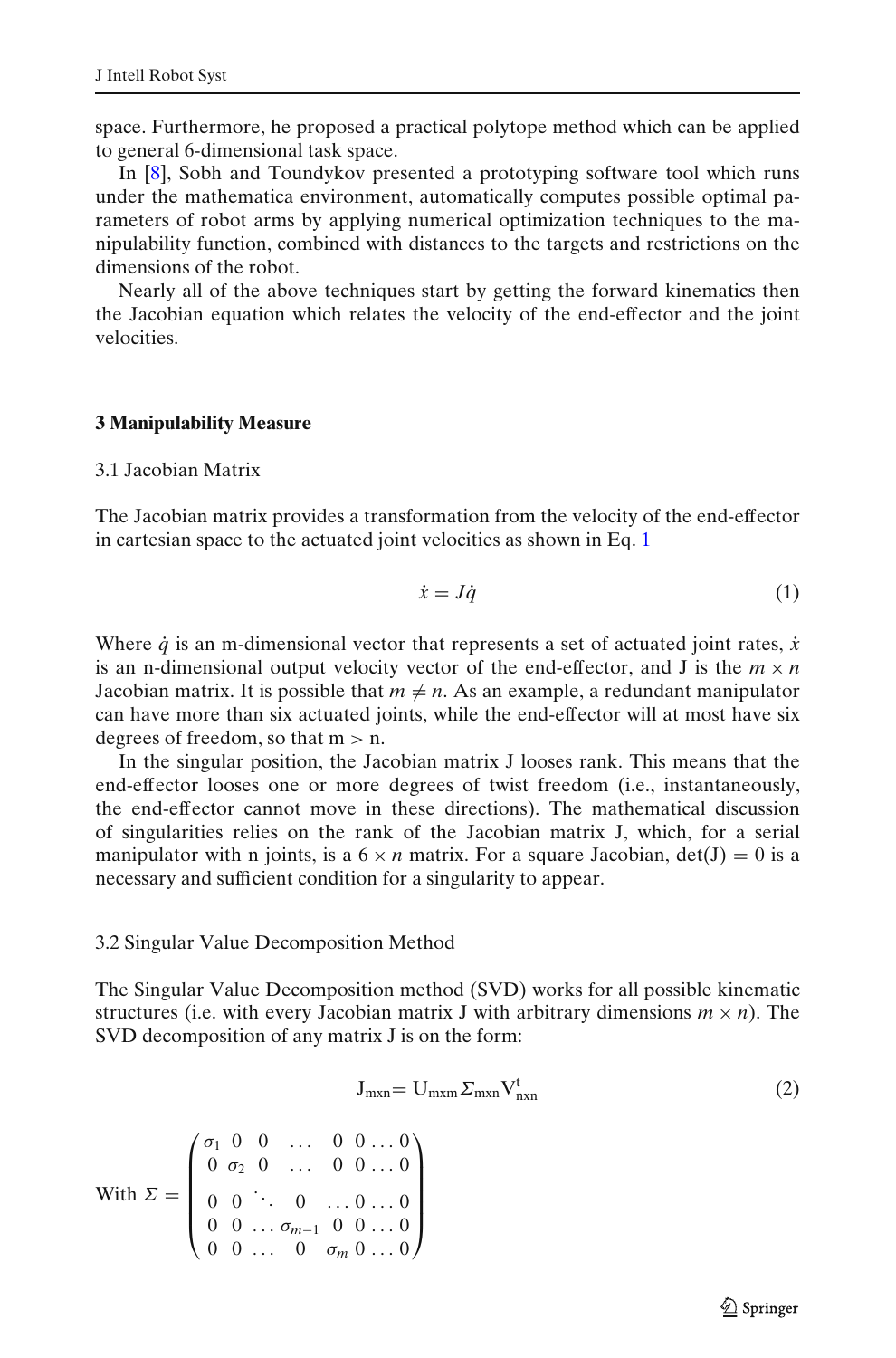<span id="page-3-0"></span>Such that U and V are orthogonal matrices. Thus,

$$
U^{\dagger}U = I_{mxm} \tag{3}
$$

$$
V^{\dagger}V = I_{nxn} \tag{4}
$$

Where *I* is the identity matrix and the singular values are in Descending orders  $\sigma_1 \geq \sigma_2 \geq ... \geq \sigma_m$ . The matrix has a zero determinant and is therefore singular (it has no inverse). The matrix has two identical rows (and two identical columns). In other words, the rows are not independent. If one row is a multiple of another, then they are not independent, and the determinant is zero. (Equivalently: If one column is a multiple of another, then they are not independent, and the determinant is zero.) The rank of a matrix is the maximum number of independent rows (or, the maximum number of independent columns). A square matrix  $A_{n \times n}$  is non-singular only if its rank is equal to n. Mathematically, matrix J having a full rank means that the rank of J = m. In this case,  $\sigma_m \neq 0$ . When  $\sigma_m \approx 0$ , the matrix J does not have a full rank, which means that the matrix J looses one or more degrees of freedom. This case happens physically, when the serial robot has two joint axes coinciding on each other.

#### 3.3 Manipulability Measures

Yoshikawa [\[3](#page-11-0)] defined the manipulability measure  $\mu$  as the square root of the determinant of the product of the manipulator Jacobian by its transpose

$$
\mu = \left[ \det(\mathbf{J} \cdot \mathbf{J}^{\mathsf{t}}) \right]^{1/2} \tag{5}
$$

If the Jacobian matrix J is a square matrix, the manipulability  $\mu$  is equal to the absolute value of the determinant of the Jacobian. Using the singular value decomposition the manipulability can be written as follows:

$$
\mu = \sigma_1 \sigma_2 \cdots \sigma_m \tag{6}
$$

Another method for the manipulability measure is the reciprocal of the condition number [termed the conditioning index] was used in [\[9\]](#page-11-0).

3.4 Optimizing the Manipulability Index of Serial Manipulators Using the SVD Method

Our current work addresses the manipulability index for every point within the workspace of some serial manipulators. The method provided promising results,

|                | $\mathbf{r}$ |        |   | $\mathbf{r}$ |               |             |              |
|----------------|--------------|--------|---|--------------|---------------|-------------|--------------|
|                | $\alpha$     |        | Н |              | Initial limit | Final limit | Joint's type |
|                | 90           |        | * |              | $-170$        | 170         | R            |
| 2              |              | 0.4318 | * |              | $-225$        | 45          |              |
| 3              | $-90$        | 0.0203 | * | 0.15005      | $-250$        | 75          |              |
| $\overline{4}$ | 90           |        | * | 0.4318       | $-135$        | 100         |              |
| 5              | $-90$        |        | * |              | $-100$        | 100         | R            |
| 6              |              |        | * |              | $-180$        | 180         |              |

**Table 1** DH parameters of the Puma 560 manipulator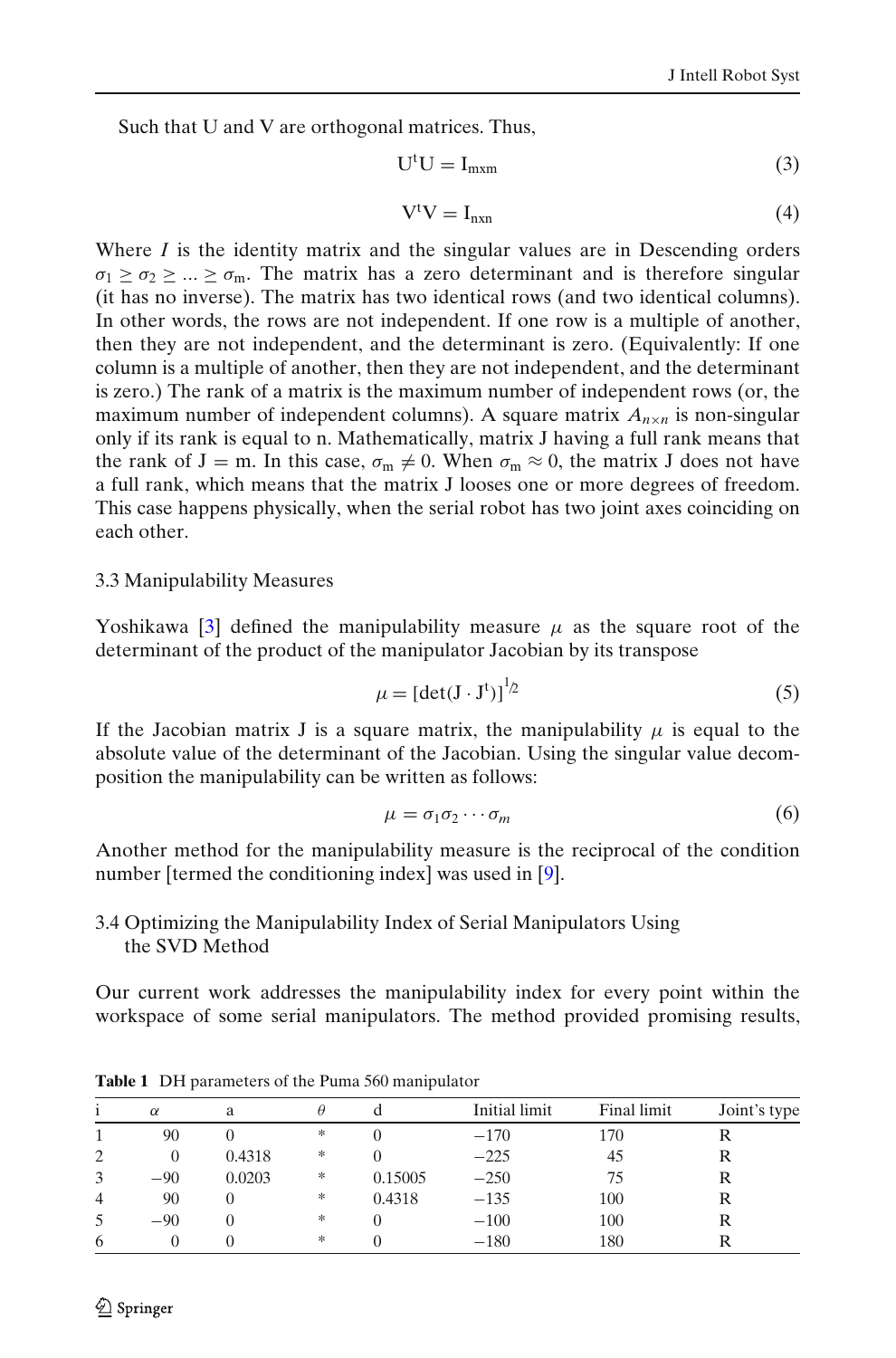|                | $\overline{ }$ |    | ີ |    | $\cdot$       |             |              |
|----------------|----------------|----|---|----|---------------|-------------|--------------|
|                | $\alpha$       | а  | H |    | Initial limit | Final limit | Joint's type |
|                | 90             |    | * | 10 | $-170$        | 170         |              |
| 2              |                | 10 | * |    | $-225$        | 45          |              |
| 3              | $-90$          |    | * |    | $-250$        | 75          |              |
| $\overline{4}$ | 90             |    | * | 10 | $-135$        | 100         |              |
|                | $-90$          |    | * |    | $-100$        | 100         |              |
| 6              |                |    | * |    | $-180$        | 180         |              |

<span id="page-4-0"></span>**Table 2** DH parameters of a six degrees of freedom serial manipulator

since it is considered one of the crucial tasks required for designing trajectories or avoiding singular configurations. We propose a new method for measuring the manipulability, then, we implemented simulations supporting our method on the Puma 560 manipulator, a six DOF manipulator and the Mitsubishi Movemaster manipulator. As mentioned in [\[9\]](#page-11-0), the determinant of a Jacobian cannot be used for expressing the manipulability's index. It reaches zero when a manipulator reaches any singular configuration. Another method has been proposed, labeled the reciprocal of the Jacobian (as in [\[9](#page-11-0)]). In past research, there was an argument about whether the minimum value of the  $\sigma$ 's in Eq. [2](#page-2-0) or the multiplication of all  $\sigma$ 's exactly represent the manipulability's index[\[4](#page-11-0)].

In this work, we propose a new concept for measuring this index, then justify this concept by visualizing the bands of this index, resulting from our experiments. Moreover, a new relationship between the minimum rank of the Jacobian matrix, and the order of one of these  $\sigma$ 's (in Eq. [2\)](#page-2-0) that can exactly express the manipulability's index.

## *3.4.1 The Puma 560 Manipulator: A Case Study*

In case of the singular configuration of the Puma 560 manipulator at Q=  $[0, 0, -\frac{\pi}{2}, 0,$ 0, 0], the following would be the J, U,  $\Sigma$  and V matrices as depicted in Eq. [2:](#page-2-0)

$$
J = \begin{bmatrix} 0 & 0 & 0 & 0 & 0 & 0 \\ 20 & 0 & 0 & 0 & 0 & 0 \\ 0 & 20 & 10 & 0 & 0 & 0 \\ 0 & 0 & 0 & 1 & 0 & 1 \\ 0 & 1 & 1 & 0 & 1 & 0 \\ 1 & 0 & 0 & 0 & 0 & 0 \end{bmatrix}
$$

**Table 3** Manipulability's bands of the Mitsubishi Movemaster manipulator in 2-D workspace

|                | $\alpha$ |     |   |     | Initial limit | Final limit | Joint's type |
|----------------|----------|-----|---|-----|---------------|-------------|--------------|
|                | 90       |     | * | 300 | $-150$        | 150         |              |
| 2              |          | 250 | * |     | 100           | 130         |              |
| 3              |          | 160 | * |     | $-110$        |             |              |
| $\overline{4}$ | $-90$    |     | * |     | $-90$         | 90          |              |
|                |          |     | * |     |               |             |              |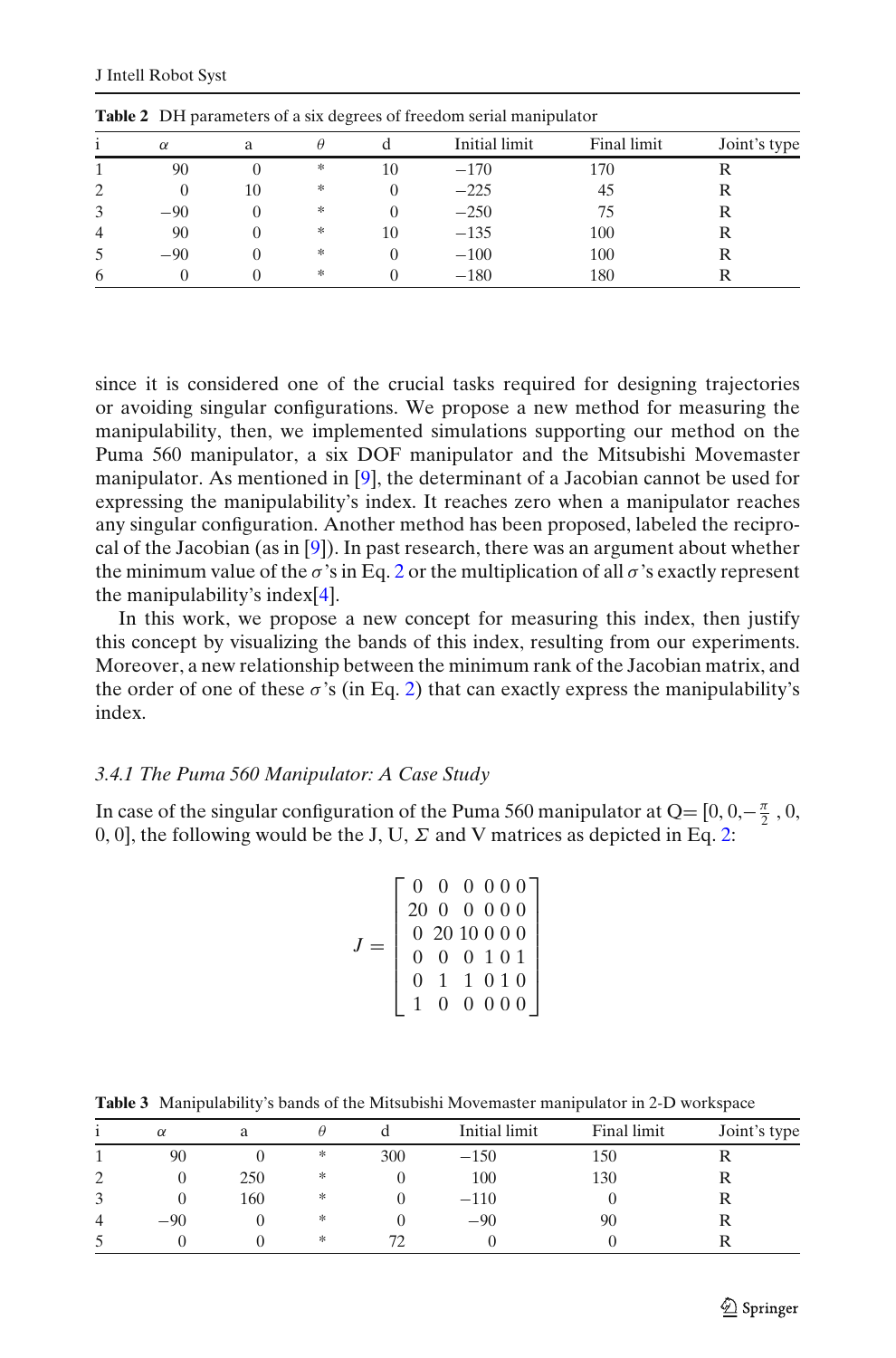$$
U = \begin{bmatrix} 0 & 0 & 0 & 0 & 1 & -0.0034 \\ 0 & -0.9988 & 0 & 0 & -0.0002 & -0.0499 \\ -0.9982 & 0 & 0 & 0.06 & 0 & 0 \\ 0 & 0 & -1 & 0 & 0 & 0 \\ 0.06 & 0 & 0 & 0.9982 & 0 & 0 \\ 0 & -0.0499 & 0 & 0 & 0.0034 & 0.9987 \end{bmatrix}
$$

$$
\Sigma = \begin{bmatrix} 22.401 & 0 & 0 & 0 & 0 \\ 0 & 20.025 & 0 & 0 & 0 & 0 \\ 0 & 0 & 1.4142 & 0 & 0 & 0 \\ 0 & 0 & 0 & 1.0935 & 0 & 0 \\ 0 & 0 & 0 & 0 & 0 & 0 \end{bmatrix}
$$

$$
V = \begin{bmatrix} 0 & -1 & 0 & 0 & 0 & 0 \\ -0.8939 & 0 & 0 & 0.1852 & 0.4074 & -0.027 \\ -0.4483 & 0 & 0 & -0.3638 & -0.8147 & 0.0539 \\ 0 & 0 & -0.7071 & 0 & -0.0467 & -0.7056 \\ -0.0027 & 0 & 0 & -0.9129 & 0.4074 & -0.027 \\ 0 & 0 & -0.7071 & 0 & 0.0467 & 0.7056 \end{bmatrix}
$$

It is obvious that in the singular matrix  $\sigma$ ;  $\sigma_5$  and  $\sigma_6$  assume the value zero with small tolerance. This is due to the fact that there are two singular cases in its configuration; the fourth and sixth joints are on same axis and it is in a singular arm configuration, thus  $\sigma_5$  is zero.

# 3.5 Proposed Manipulability Measure Algorithm

To justify the proposed method, the following algorithm is proposed:

### **Algorithm 1** Calculate the manipulability index

1: Find the joint(s) that may lead to a singular configuration assuming that the number of these joints  $= n$ .

2: **for**  $i = 1$  to *n* **do** 

- 3: Change the value of the  $i<sup>th</sup>$  joint from its initial to its final value using simulation software - Matlab robotic toolbox [\[10](#page-11-0)] is used in our case.
- 4: Calculate the Jacobian (J) and singular  $(\Sigma)$  matrix.
- 5: Plot every normalized  $\sigma$  and also the rank of the Jacobian matrix.

$$
\text{Normalized}\sigma_i = \frac{\sigma_i}{\text{Max}\{\sigma_{i1}, \sigma_{i2}, \sigma_{i3}, \dots, \sigma_{in}\}}\tag{7}
$$

Where: *i* is the order of the  $\sigma$  in the singular matrix and *n* is the number of steps during the simulation.

- 6: Check the rank of the Jacobian matrix.
- 7: **end for**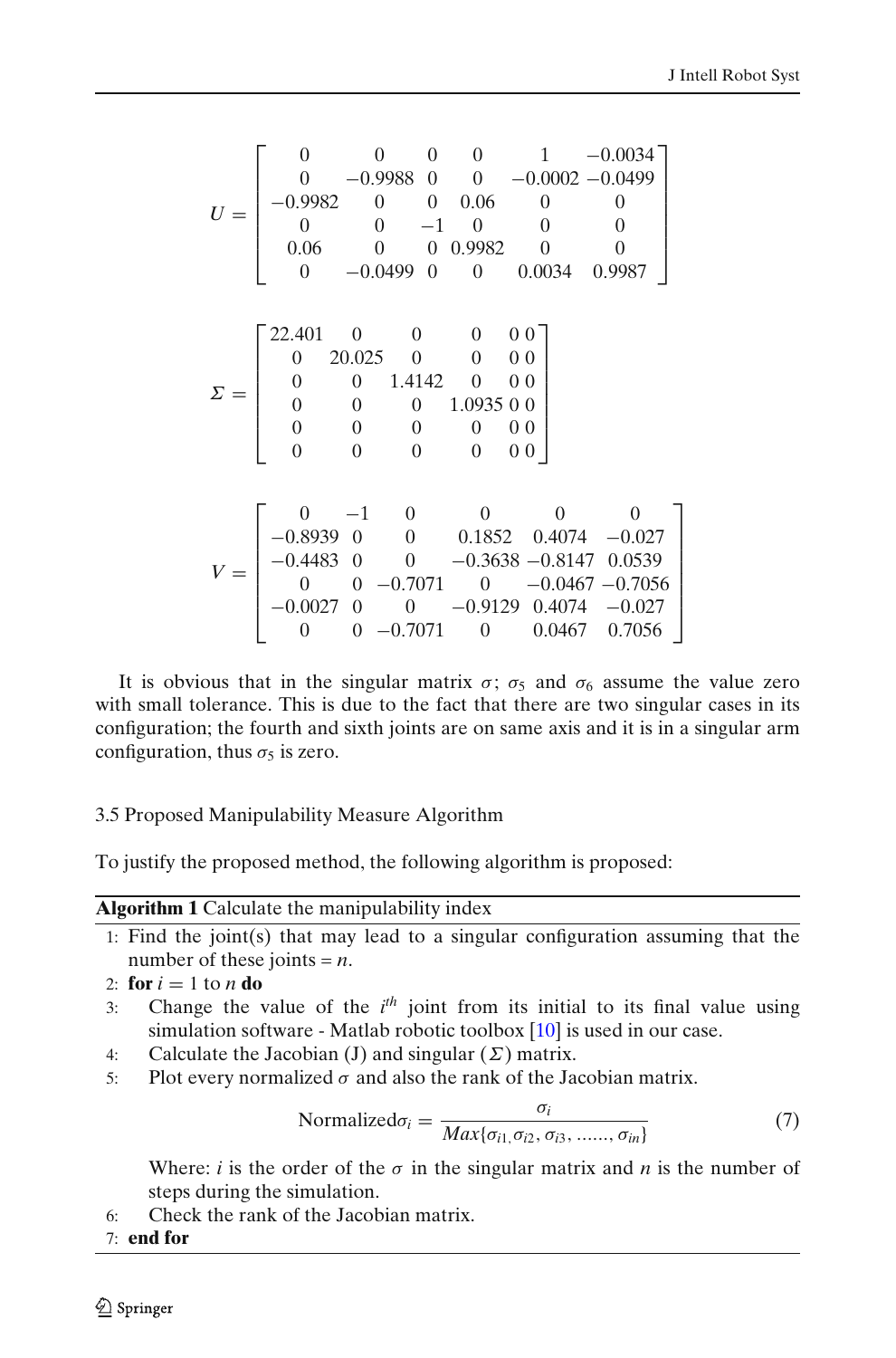<span id="page-6-0"></span>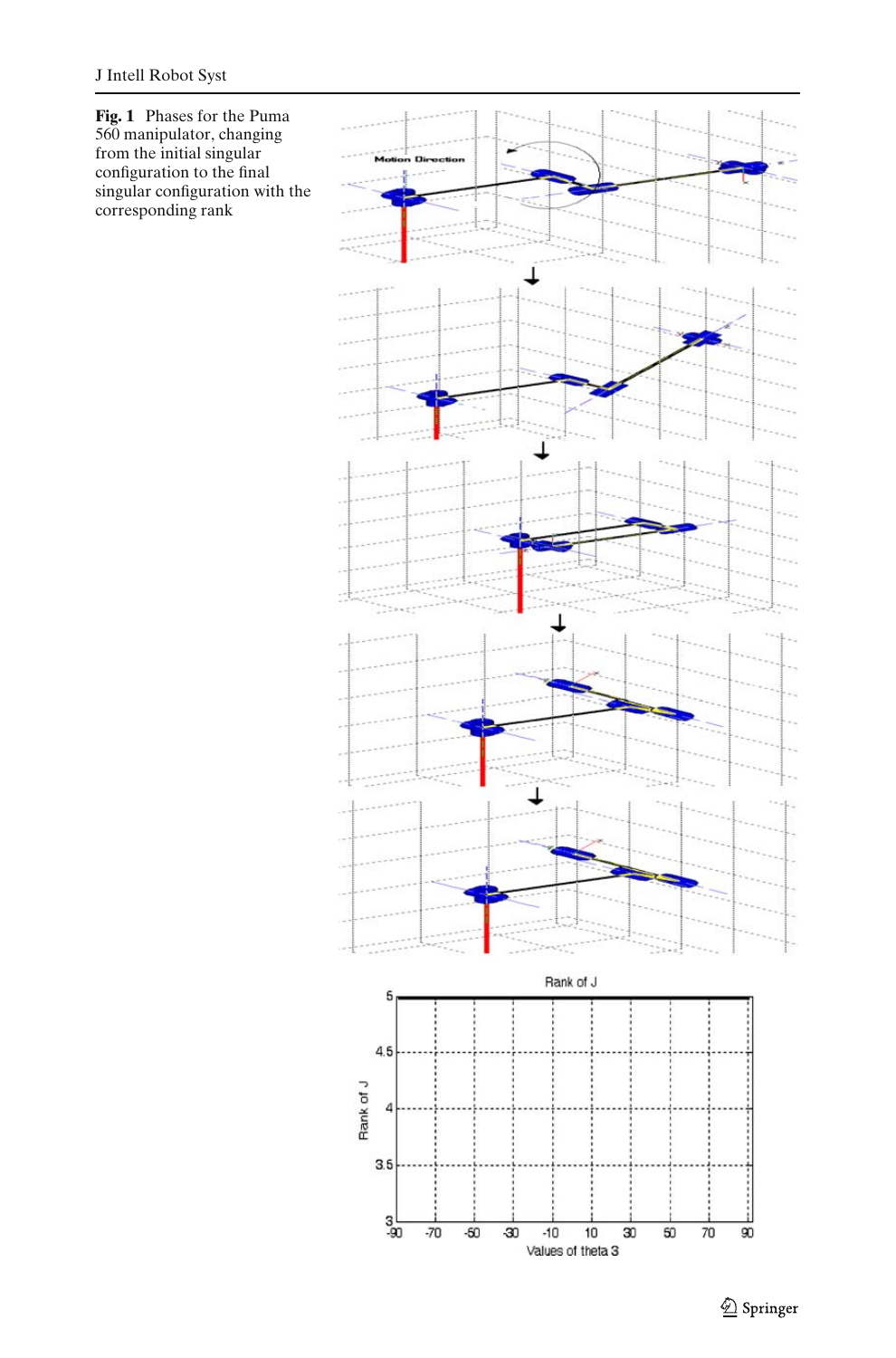<span id="page-7-0"></span>

**Fig. 2** The behavior of  $\sigma_1$  to  $\sigma_6$  during the experiment

## **4 Experiments**

In this section, we will show and explain some results using serial manipulators with D-H parameters illustrated in Tables [1,](#page-3-0) [2](#page-4-0) and [3.](#page-4-0) We have proposed some assumptions which can be summarized as follows:

- In our case study, we have dealt with the arm manipulability regardless of the orientation singularity.
- We study non redundant manipulators only.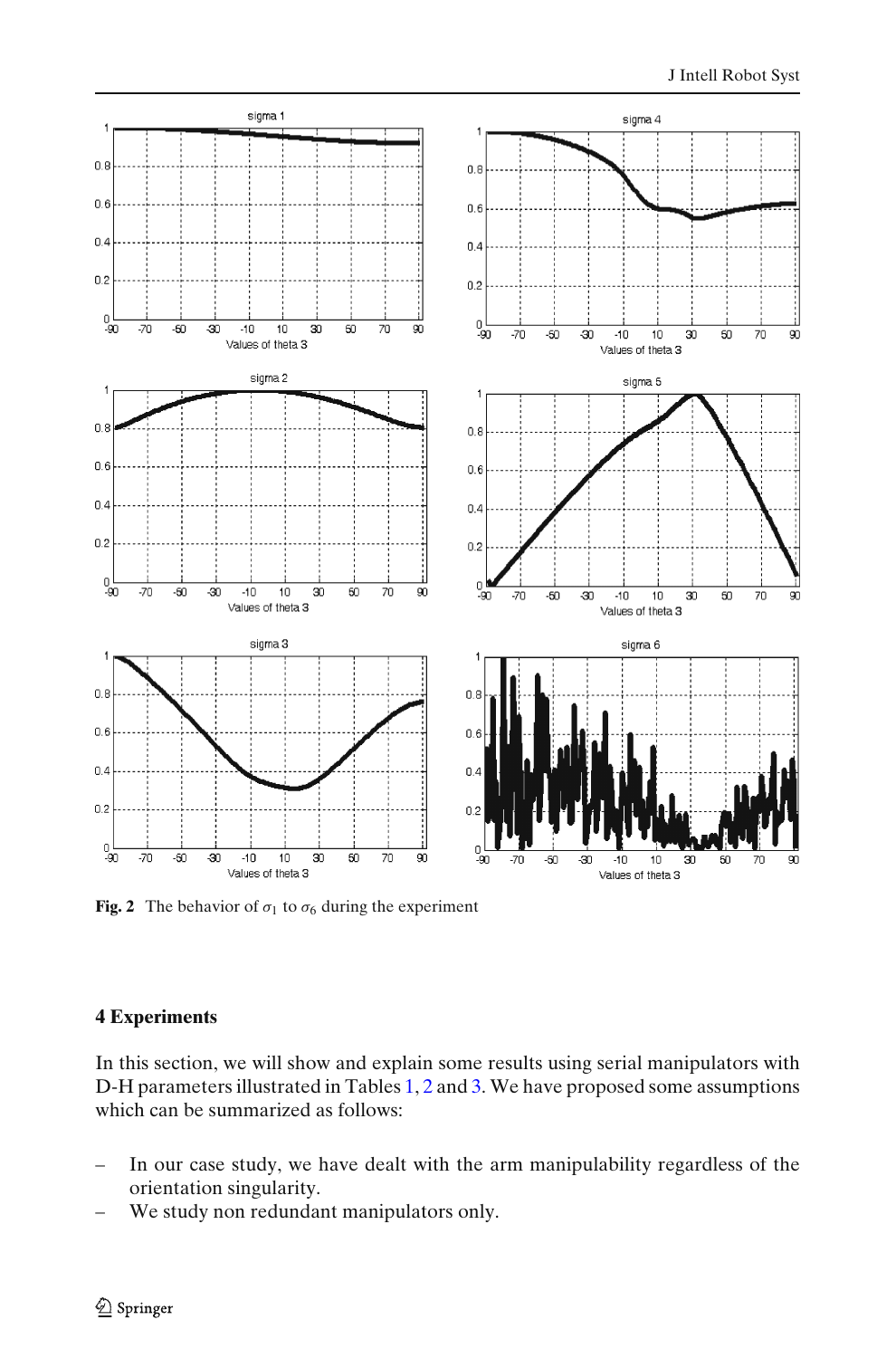<span id="page-8-0"></span>

## 4.1 The Puma 560 Manipulator

In the Puma 560, we have experienced that the third joint is the cause of singularity. The sample trajectory of this manipulator is from the initial position Q<sub>initial</sub> = [0, 0, - $\frac{\pi}{2}$ , 0, 0, 0] to the final position Q<sub>final</sub> = [0, 0,  $\frac{\pi}{2}$ , 0, 0, 0] is shown in Fig. [1.](#page-6-0) The DH parameters of the Puma 560 are shown in Table [1.](#page-3-0)

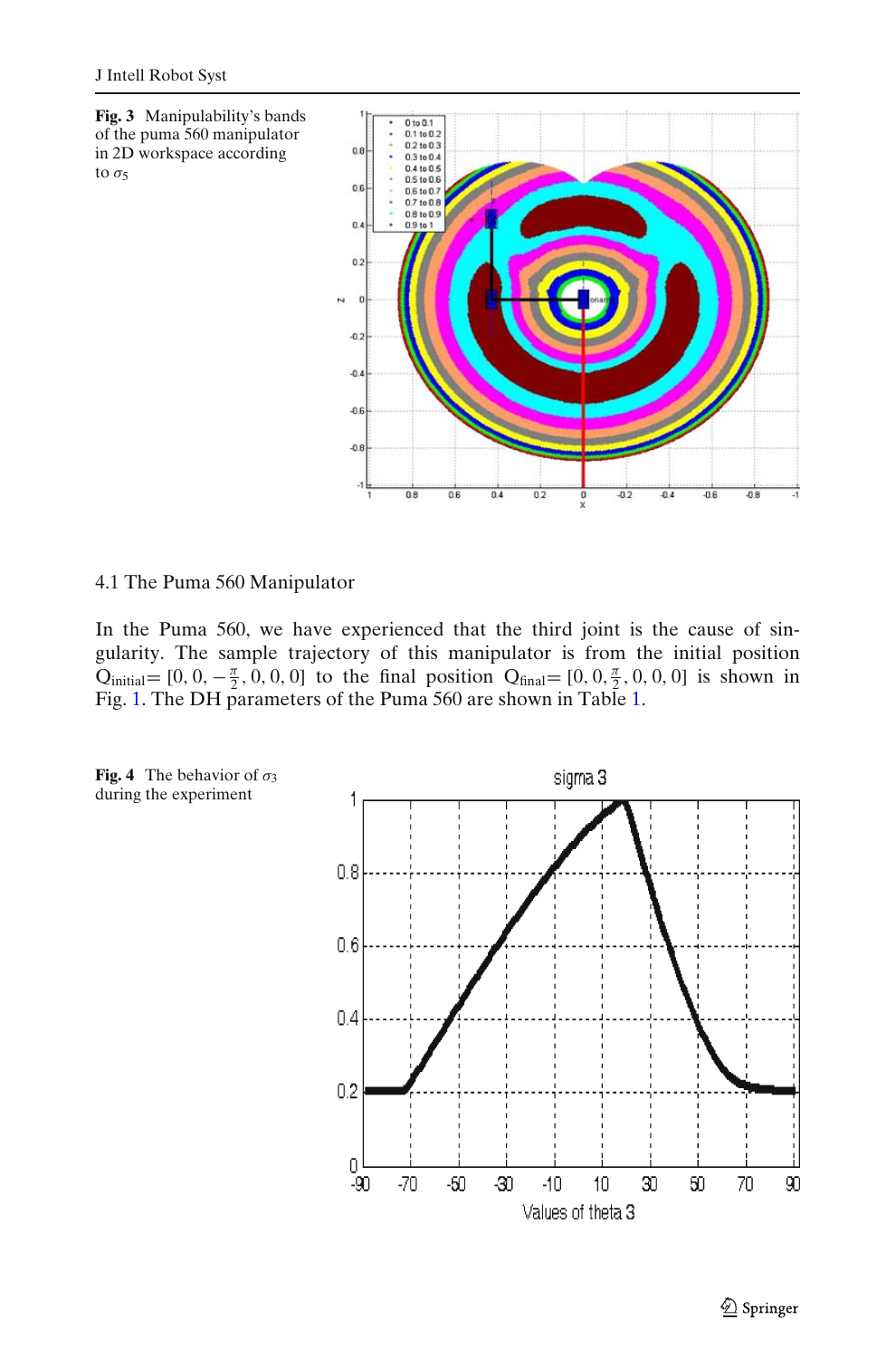<span id="page-9-0"></span>

In Fig. [2,](#page-7-0) it is obvious that  $\sigma_5$  is exactly expressing the manipulability's index. Furthermore, the rank of the Jacobian matrix during this experiment was constant at 5 because joint 6 and joint 4 were on same axis during the whole experiment. The manipulability index of every point within the whole workspace is represented in bands and each band is visualized using a different color as shown in Fig. [3.](#page-8-0)

Figure [3](#page-8-0) is considered important in our research strategy since it provides a visual demonstration for the manipulability measure for the entire workspace for the Puma



 $\mathcal{Q}$  Springer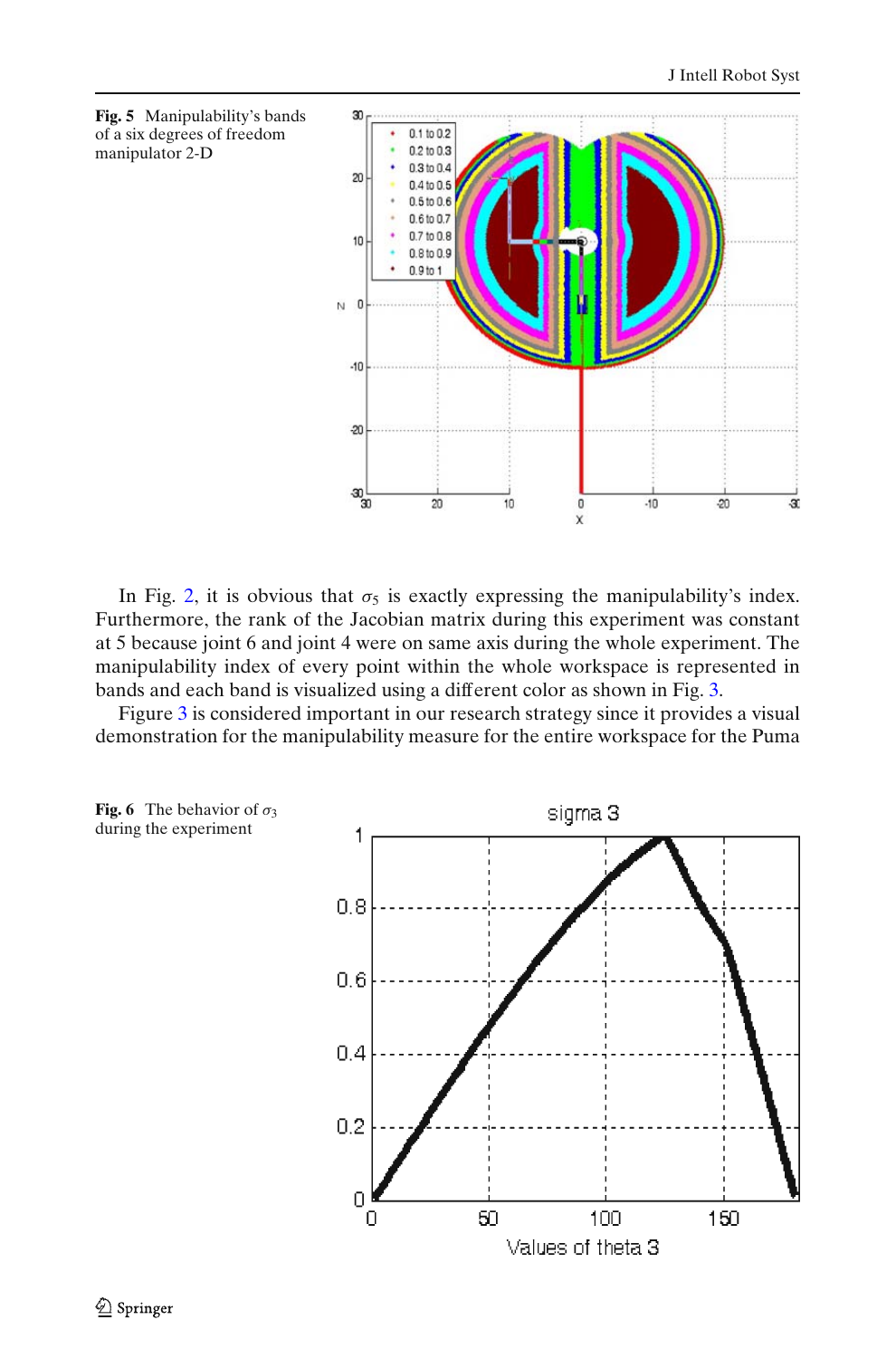

<span id="page-10-0"></span>

560 manipulator. These results can strongly contribute in developing an intelligent mobile manipulator. For example, the positions with the highest manipulability index will have better dexterity compared with those of the lowest manipulability index.

# 4.2 A Six Degrees of Freedom Serial Manipulator

Similarly, we implemented the same procedure for the Mitsubishi Movemaster manipulator and a regular six DOF manipulator. In a six DOF manipulator, the sample trajectory of this manipulator is from the initial position Q<sub>initial</sub> = [0, 0,  $-\frac{\pi}{2}$ , 0, 0, 0] to the final position  $Q_{final} = [0, 0, \frac{\pi}{2}, 0, 0, 0]$ . The DH parameters of this manipulator are shown in Table [2.](#page-4-0) The behavior of  $\sigma_3$  during the experiment is shown in Fig. [4.](#page-8-0) The visual demonstration of the manipulability index is shown in Fig. [5.](#page-9-0)

# 4.3 The Mitsubishi Movemaster Manipulator

The initial position is  $Q_{initial} = [0, 0, -\frac{\pi}{2}, 0, 0, 0]$  and the final position  $Q_{final} = [0, 0, \frac{\pi}{2}, 0, 0, 0]$ . The DH parameters of this manipulator are shown in Table [3.](#page-4-0) The behavior of  $\sigma_3$  during the experiment is shown in Fig. [6.](#page-9-0) The visual demonstration of the manipulability index is shown in Fig. 7.

| Manipulator           | Order of $\sigma$ expressing | Min rank of the |  |
|-----------------------|------------------------------|-----------------|--|
|                       | the manipulability           | Jacobian matrix |  |
| Puma 560              |                              |                 |  |
| Six DOF               |                              |                 |  |
| Mitsubishi Movemaster |                              |                 |  |

| Table 4 Summary of results |  |
|----------------------------|--|
|----------------------------|--|